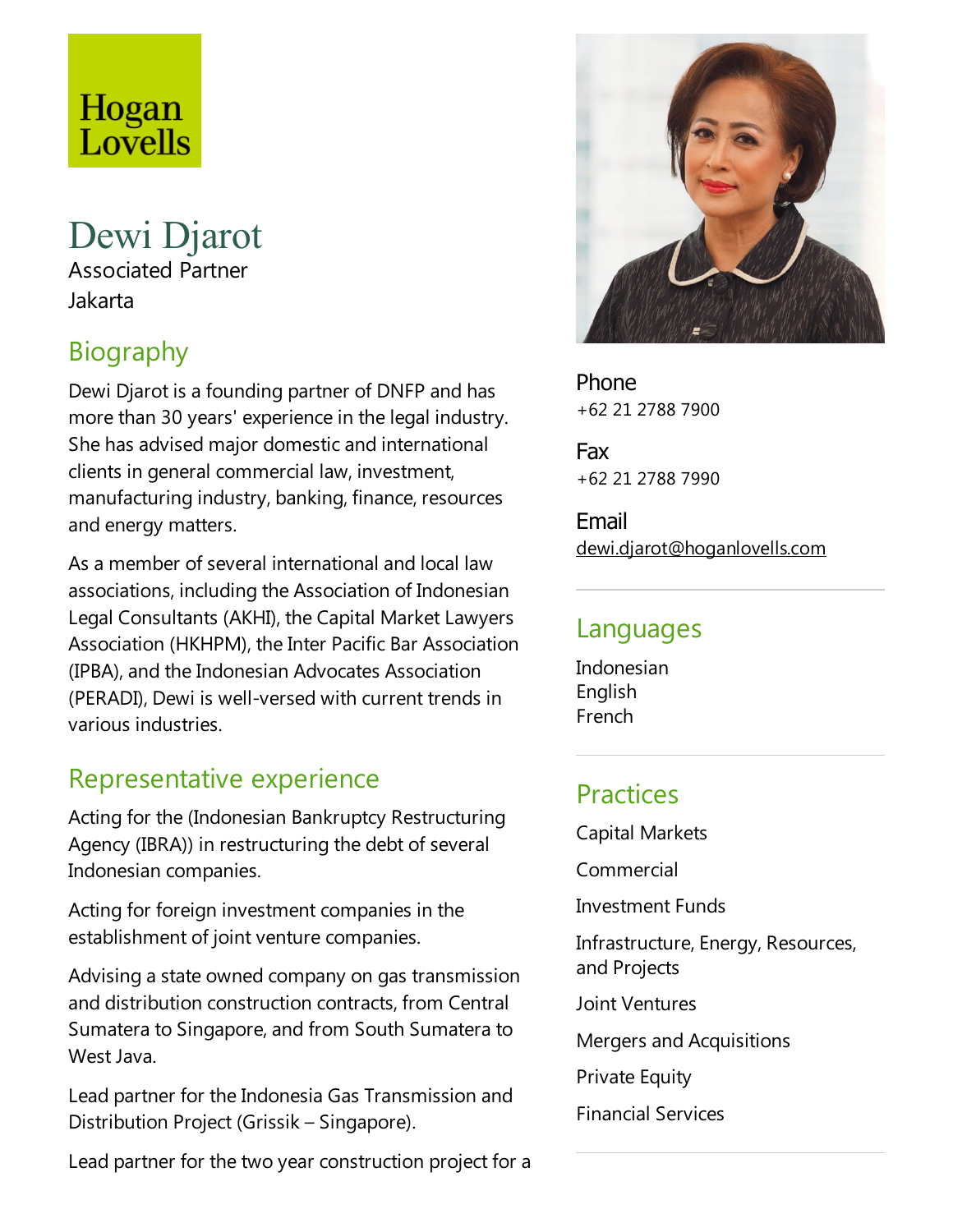gas pipeline network from South Sumatrato West Java with JBIC financing of ca. US\$500m, completion due in 2006.

Lead partner for the South Sumatera– West Java Gas Pipeline Project Phase II.

### Latest thinking and events

- **Hogan Lovells Publications** 
	- $\Box$  Doing business Consumer sector
- **Hogan Lovells Publications** 
	- Indonesian mining bill passed into law, poses new challenges and opportunities *Infrastructure*, Energy, Resources,and Projects Alert
- **Analysis** 
	- **Doing business in Indonesia**
- Webinar
	- **Nebinar: Doing Business in Indonesia**

#### Industries

Financial Institutions

### Areas of focus

Agency and Distribution

Business Restructuring and Tax

Capital Markets and Tax

Company Formation

Consumer Finance

Corporate and Commercial **Transactions** 

Corporate Group Structures

Emerging Companies

Fund Structuring and Establishment

Initial Public Offerings

Investment Funds and Tax

M&A and Tax

Infrastructure/Energy M&A and Joint Ventures

Raising Debt Capital

Raising Equity Capital

Regular Contracts and Business Issues

Securities and Financial Regulatory Advice

Stock Exchange Listings and Regulatory Compliance

### Education and admissions

### Education

Diplôme De Docteur De Troisième Cycle, Université Paris I Panthéon-Sorbonne, 1986